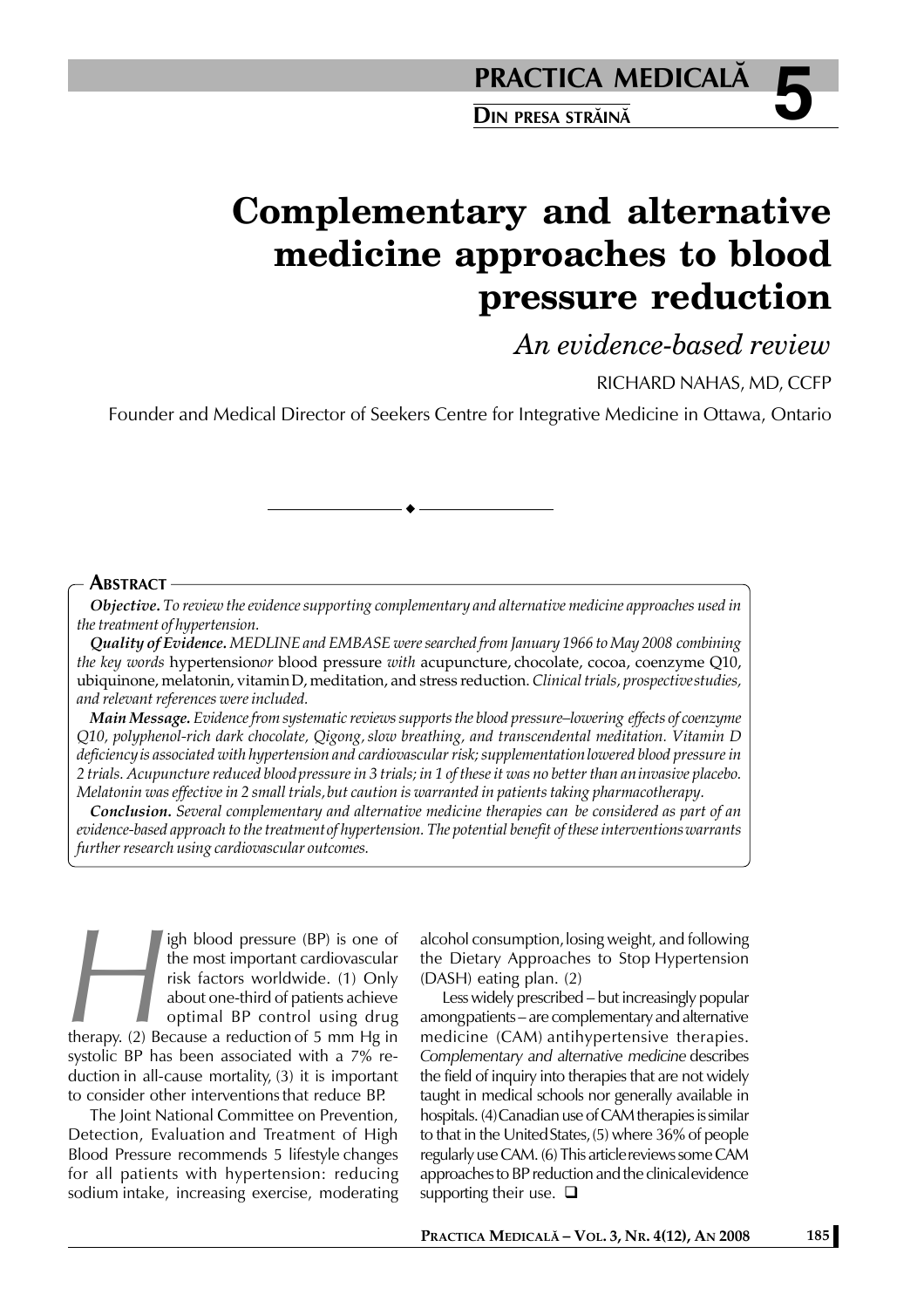# **QUALITY OF EVIDENCE**

MEDLINE and EMBASE were searched from January 1966 to May 2008 combining the key words *hypertension* or *blood pressure* with *acupuncture, chocolate, cocoa, coenzyme Q10, ubiquinone, melatonin, vitamin D, meditation,* and *stress reduction.* Human clinical trials and prospective studies were selected, along with relevant references. The interventions were selected by the author basedon a familiarity with the CAM literature and popular use by patients and CAM practitioners.

Level I evidence was available for most of the interventions*(Table 1),* although some studies had methodologic limitations inherent to nondrug clinical trials. This was most relevant to acupuncture and mind-body trials.  $\square$ 

| Table 1. Evidence supporting CAM approaches to<br><b>BP</b> reduction |                                |
|-----------------------------------------------------------------------|--------------------------------|
| <b>INTERVENTION</b>                                                   | <b>EVIDENCE</b>                |
| Dark chocolate                                                        | Meta-analysis of 5 RCTs        |
| Coenzyme Q10                                                          | Meta-analysis of 12 RCTs       |
| Melatonin                                                             | 2 RCTs                         |
| Vitamin D                                                             | 2 RCTs, 2 case-control studies |
| Qigong                                                                | 4 of 5 trials including 2 RCTs |
| Slow breathing                                                        | Systematic review              |
| Meditation                                                            | Meta-analysis of 9 RCTs        |
| Acupuncture                                                           | 2 of 3 RCTs                    |

BP – blood pressure, CAM – complementary and alternative medicine, RCT – randomized controlled trial.

#### **CHOCOLATE**

Dark chocolate and other foods derived from the cacao bean (*Theobroma cacao*) are rich in flavonoid polyphenols such as procyanidins. (7) The Olmec and Aztec Mesoamericans used cacao to treat pain and inflammation.

An impressive relationship between cacao intake, BP, cardiovascularoutcomes, and mortality was first demonstrated in the Dutch Zutphen Elderly Study. When 470 elderly men were followed prospectively for 15 years, those with the highest cocoa consumption had lower BP – and an adjusted 50% relative reduction in risk of cardiovascular and all-cause mortality. (8)

This is confirmed by several small trials. A recent meta-analysis of 5 randomized controlled trials (N  $=$  173) measured BP before and after daily consumption of chocolate. Patients consumed an average of 100 g daily (500 mg of polyphenols) for approximately2 weeks. There was a reduction in systolic BP of 4.7  $\pm$  2.9 mm Hg ( $P < .002$ ) and in diastolic BP of  $2.8 \pm 2.0$  mm Hg ( $P < .006$ ). (9)

The meta-analysis was statistically rigorous; 2 authors reviewed each of the studies and their methodologic quality (Jadad scale score of 8 to 10 out of 13). A funnel plot showed no publication bias, sensitivity analysis identified 1 study with undue influence, and Cochran Q testing uncovered some interstudy heterogeneity. The authors did not report concurrent methods of BP measurement or medication use. Blood pressure reduction was seen in 2 trials of hypertensive patients and in 2 of 3 trials of normotensive subjects.

The authors subsequently found long-term BP reduction from regular consumption of smaller amounts of chocolate. (10) They randomized 44 hypertensive patients to receive a 6.3 g square of dark chocolateor white chocolate daily for 18 weeks; those who ate dark chocolate had a reduction in systolic BP of  $2.9 \pm 1.6$  mm Hg ( $P < .001$ ) and in diastolic BP of  $1.9 \pm 1.0$  mm Hg ( $P < .001$ ).

This study was also important because the authors found a substantial rise in serum levels of S-nitrosoglutathione, which reflectslevels of nitric oxide. This supports other evidence that suggests flavonoids in cacao upregulate nitric oxide synthase in endothelialcells (11) and that chocolate improves endothelial function. (12)

It seems reasonable to recommend that people with hypertension eat 10 to 30 g of dark chocolate daily. Recent data suggestingthat dark chocolate also improves vascular function in diabetic patients should alleviate concern in this population. (13) Because most commercial chocolate bars are processed under conditionsthat destroy flavonoids, so-called *gourmet* chocolate containing at least 70% cacao is a better choice. One potential risk isthe triggering of migraine headaches in some patients.  $\square$ 

# **COENZYME Q10**

Coenzyme Q10 (CoQ10) is known as *ubiquinone* because of its ubiquitous distribution in nature. First isolated in beef mitochondria in 1957, it is an integral component of the mitochondrial electron transport chain in humans. (14)

Supplemental CoQ10 is known to reduce lipid peroxidation.(15) Good evidence supports its use in congestive heart failure, and small trials have found benefits for patients with type 2 diabetes, atherosclerosis, migraine, and Parkinson disease. (16) Coenzyme Q10 levels are reduced by statin therapy because itshares the hepatic mevalonate synthetic pathway with cholesterol. (17) Patients with hypertension have reduced serum levels of CoQ10. (18)

A meta-analysis of 12 clinical trials of 352 patients concluded that CoQ10 lowers BP. (19) Blood pressure decreased by 16.6/8.2 mm Hg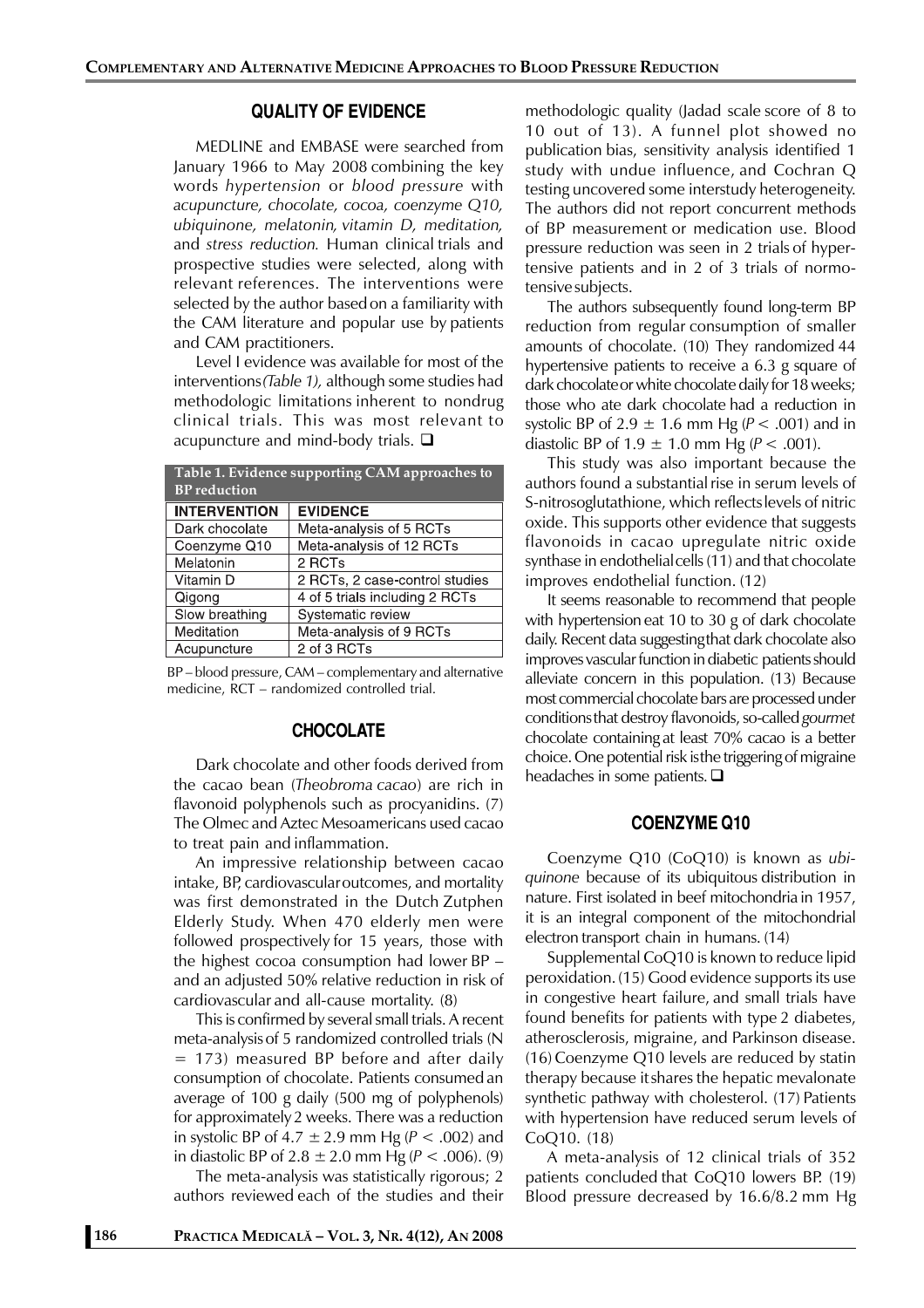(*P* < .001) in 3 randomized, double-blind controlled trials ( $n = 120$ ), and by 13.5/10.3 mm Hg ( $P < .001$ ) in the other studies, which were open-label, uncontrolled trials. Patients were treated at doses of 60 to 120 mg daily for 6 to 12 weeks. While the meta-analysis was limited by heterogeneity of the study populations, in many studies patients were able to discontinue medication.

Evidence from a large, prospective, multicentre trial with conventional end points of death and major cardiac events is much needed; however, the study's authors stated that "until the results of such trials are available, it would seem acceptable to add CoQ10 to conventional antihypertensive therapy." (19)

Coenzyme Q10 is available over-the-counter in doses ranging from 30 to 150 mg. The usual dose of 60 to 120 mg once to 3 times daily is not associated with any serious risks; mild gastrointestinal upset is the only side effect reported in a long-term trialof 3500 patients with congestive heart failure. (20) It might be wise to ask patients to monitor their BP for the first 2 to 3 weeks of therapy in the event of symptomatic BP reduction.  $\square$ 

### **MELATONIN**

In the absence of light, retinal stimulation triggers adren-ergicinput to pineal production of melatonin. (21) René Descartes called the pineal gland "the seat of the soul," but melatonin (*N*-acetyl-5 methoxytryptamine) was not characterized until 1950.It is available over-the-counter, and its use as a sleep aid is based on a systematic review establishing its efficacy in treating jet lag. (22)

Several findings support a link between melatonin and BP. Decreases in BP at night (23) are consistent with diurnal variation in cardiac events. (24) Nighttime BP is more predictive of cardiovascular outcomes than daytime BP. (25) People with coronary artery diseasehave reduced serum melatonin levels, (26) and diurnal variation in endothelium-dependent vasodilation is impaired in these patients. (27)

Some preliminary evidence supports the potential use of melatonin in hypertension. A randomized, double-blind crossover study examined 18 women; 9 had hypertension and were treated with angiotensin-converting enzyme inhibitors. (28) They were each given 3 mg of melatonin or placebo nightly for 3 weeks, and 24-hour ambulatory BP readings were taken at the end of each study period. Melatonin use modestly lowered mean BP by 3.77/3.63 mm Hg (P=.013). The number of patients demonstrating a nocturnal BP-drop rose from 39% to 84%.

In another double-blind crossover study, 16 men with untreated hypertension each received 2.5 mg of melatonin or placebo for 3 weeks; 24 hour ambulatory BP readings were similarly used. Patients experienced a significant 6/4 mm Hg drop in BP after 3 weeks of melatonin use (systolic,  $P =$ .046; diastolic, *P* = .020). (29) There was also a nonsignificant trend to greater diurnalBP variation.

While there have been no reported adverse events associated with use of melatonin, caution is warranted in patients taking antihypertensive medication. Melatonin raised BP in 1 studyof 47 patients taking nifedipine. (30) Conversely, 10 weeks of â-blocker therapy reduced melatonin levels in 42 patients. (31)  $\Box$ 

# **VITAMIN D**

Although vitamin D is traditionally known for its effects oncalcium homeostasis, a growing body of evidence points to its widespread effects on cancer, immunity, and cardiovascular disease. (32) A link between vitamin D status and BP is suggested by evidence that 1,25-dihydroxyvitamin D inhibits renin production (33) and blocks proliferation of vascular smooth muscle cells. (34) Such a link could explain why BP rises with increasing distance fromthe equator, is higher in the winter than the summer, and is higher in patients of African origin. (35)

Vitamin D deficiency has been associated with increased risk of hypertension in 2 large prospective cohort studies. In apooled analysis of more than 1700 normotensive patients, those with serum 25-hydroxyvitamin D (25-[OH]D) levels less than 40 nmol/L had a relative risk of 3.18 for developing hypertension over a 4-year period (95% confidence interval [CI] 1.39 to 7.29). (36) The importance of this finding is increased by a recent case-control study of 1354 patients in the Health Professionals Follow-up Study in which those with serum 25(OH)D levels less than 75 nmol/L had a relative risk of myocardial infarction of 2.42 (95% CI 1.53 to 3.84, *P* <.001). (37)

Short-term treatment of vitamin D deficiency appears to lower BP. In a randomized controlled trial (RCT), 148 elderly women with baseline 25(OH)D levels of less than 50 nmol/L were given either 1200 mg calcium plus 800 IU of vitamin D3 or 1200 mg calcium alone. At the end of 8 weeks, systolic BP decreased by 13.1 mm Hg in the calcium and vitamin D3 group compared to 5.7 mm Hg in the calcium-only group ( $P < .02$ ). (38)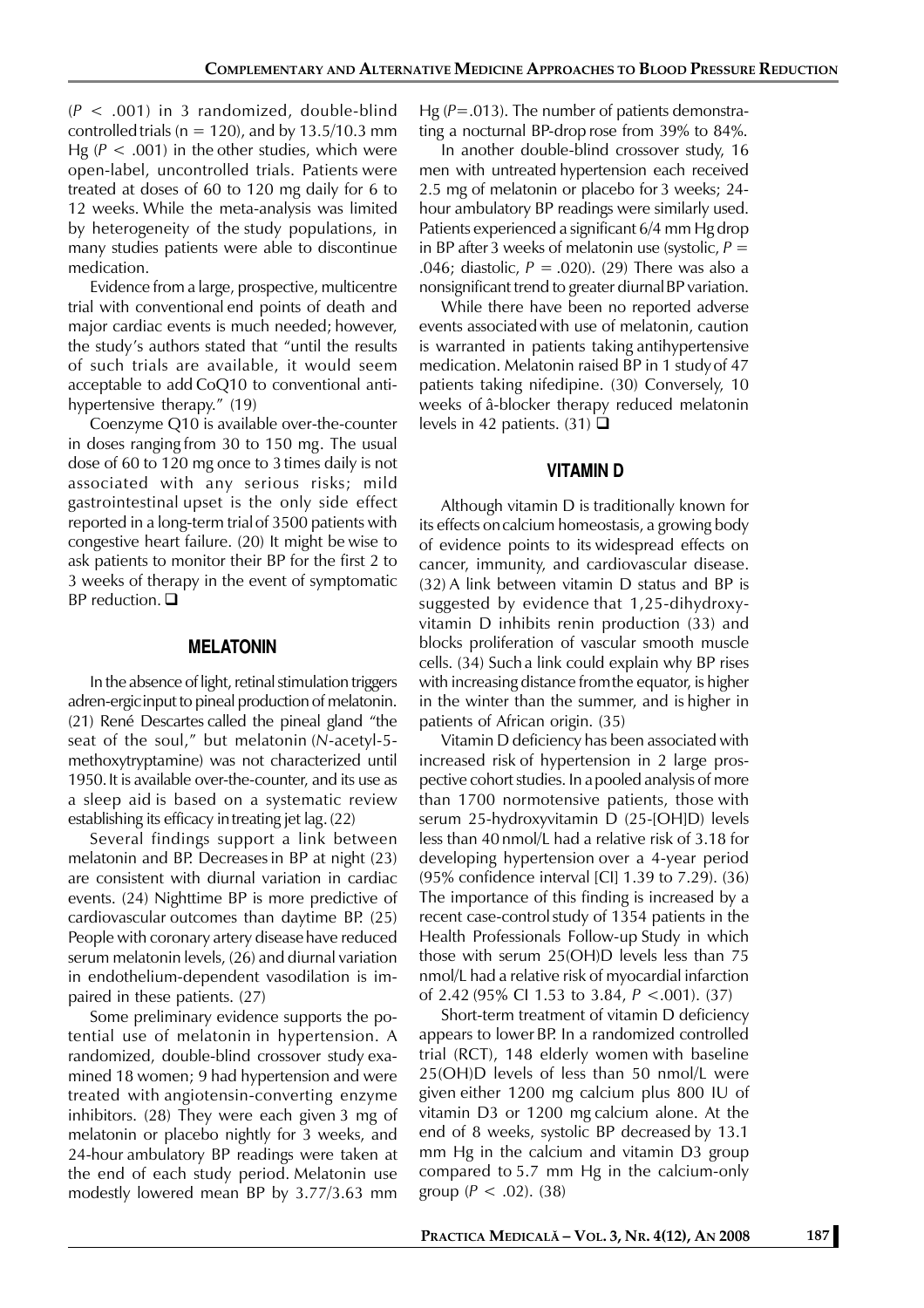Ultraviolet (UV) B light waves trigger endogenous vitamin D production. A small RCT randomized 18 vitamin D–deficienthypertensive adults to undergo 18 tanning bed sessions over6 weeks providing either UVA and UVB light or UVA light alone. Ambulatory 24-hour BP decreased by 6/6 mm Hg in the UVB group but did not decrease in the UVA group  $(P < .001)$ .

Physicians should determine serum 25(OH)D levels. Patients with deficiency should be treated and retested monthly until serumlevels are greater than 75 nmol/L. While some patients might require high doses, experts agree that the risk of toxicity is low; up to 50 000 units of vitamin D3 have been used daily for up to 5 months without side-effects.  $(39)$ 

#### **MIND-BODY APPROACHES**

Emotional and psychological stress is an acknowledged mediatorof hypertension; several mind-body interventions have been evaluatedfor BP-lowering potential.

*Qigong* is a part of traditional Chinese medicine (TCM) that incorporates movement, breathing, and meditation. Two systematic reviews have examined its role in hypertension. The first examined 12 RCTs involving 1218 patients. Overall outcomes were positive, but control groups were very different among the trials. Meta-analysis of 2 suitable trials demonstrated significant decrease in systolic BP of 12.1  $\pm$  5.0 mm Hg (95% CI 7.0) to 17.1 mm Hg) and diastolic BP of  $8.5 \pm 4.1$  mm Hg (95% CI 4.4 to 12.6 mmHg).(40) The second meta-analysis examined 9 RCTs involving 908 patients and concluded that Qigong was superior to inactive control (decrease in systolic BP 17.0  $\pm$  5.5 mm Hg, diastolic BP 10.0  $\pm$  7.5 mm Hg) but not to drug or exercise control. (41)

Slow, controlled breathing can increase parasympathetic and decrease sympathetic nervous system activity, (42) which are important factors controlling BP. (43) A systematic review found 5 prospective studies, 2 of which were RCTs, involving a total of 356 patients, investigating the role of slow, controlled breathing in hypertension. Four out of 5 trials demonstrated benefit, with the only negativetrial involving 30 diabetic patients for whom autonomic dysfunctionwas deemed a confounding factor. (44)

*Transcendental meditation* is a form of meditation in which the practitioner sits twice daily with eyes closed and repeats a mantra in a prescribed manner. While it has been called into question owing to the controversial nature of the transcendental meditation organization, (45) a

meta-analysis of 9 RCTs found a reduction of 4.7 mm Hg (95% CI 7.4 to 1.9 mm Hg) in systolicBP and 3.2 mm Hg (95% CI 5.4 to 1.3 mm Hg) in diastolic BP. (46)  $\Box$ 

# **ACUPUNCTURE**

*Acupuncture* is a therapeutic modality anchored in TCM. The nature of the intervention creates unique methodologic challenges andcontroversies, including the choice of placebo and the different forms of treatment based on a non-Western system of diagnosis. Nonetheless, standards have evolved to address these issues. (47)

Acupuncture has been evaluated in 3 RCTs with mixed results. In one, 160 Germans with mild to moderate hypertension wererandomized to receive real or sham acupuncture. Patients were treated by Chinese TCM physicians who did not speak German.Points were selected based on 1 of 4 types of hypertension according to TCM criteria. After 6 weeks (22 treatments), real acupuncture led to a  $6.4 \pm 2.9$  mm Hg and  $3.7 \pm 2.1$  mm Hg greater reduction in systolic and diastolic BP, respectively (*P* < .001), than the sham treatment.

Similar findings were reported in a trial of 30 patients, with declines of 14.8/6.9 mm Hg in the real acupuncture group versus 4.0/1.1 mm Hg in the sham group. (48) One large negative trial, the Boston SHARP study, found no significant difference betweenactive and sham treatments in 188 patients. Blood pressure declined significantly in both groups, and the authors suggested that their results might have been different had they used a noninvasive control.  $(49)$   $\Box$ 

#### **CONCLUSION**

These interventions can be considered for all hypertensive patients, particularly those with an interest CAM. In most cases, level I evidence supports their use.

While the evidenc1e supporting these CAM interventions is not as robust as that for pharmacotherapy, this should be considered in the context of the limitations of evidence-based medicine. Large, multinational RCTs provide the best clinical evidence,but their massive cost limits their viability largely to patented pharmaceutical drugs. Governments and insurers should directmore funding to these and other rational CAM interventions. Until then, our review concludes the following:

• The best evidence exists for dark chocolate, coenzyme Q10, Qigong, slow breathing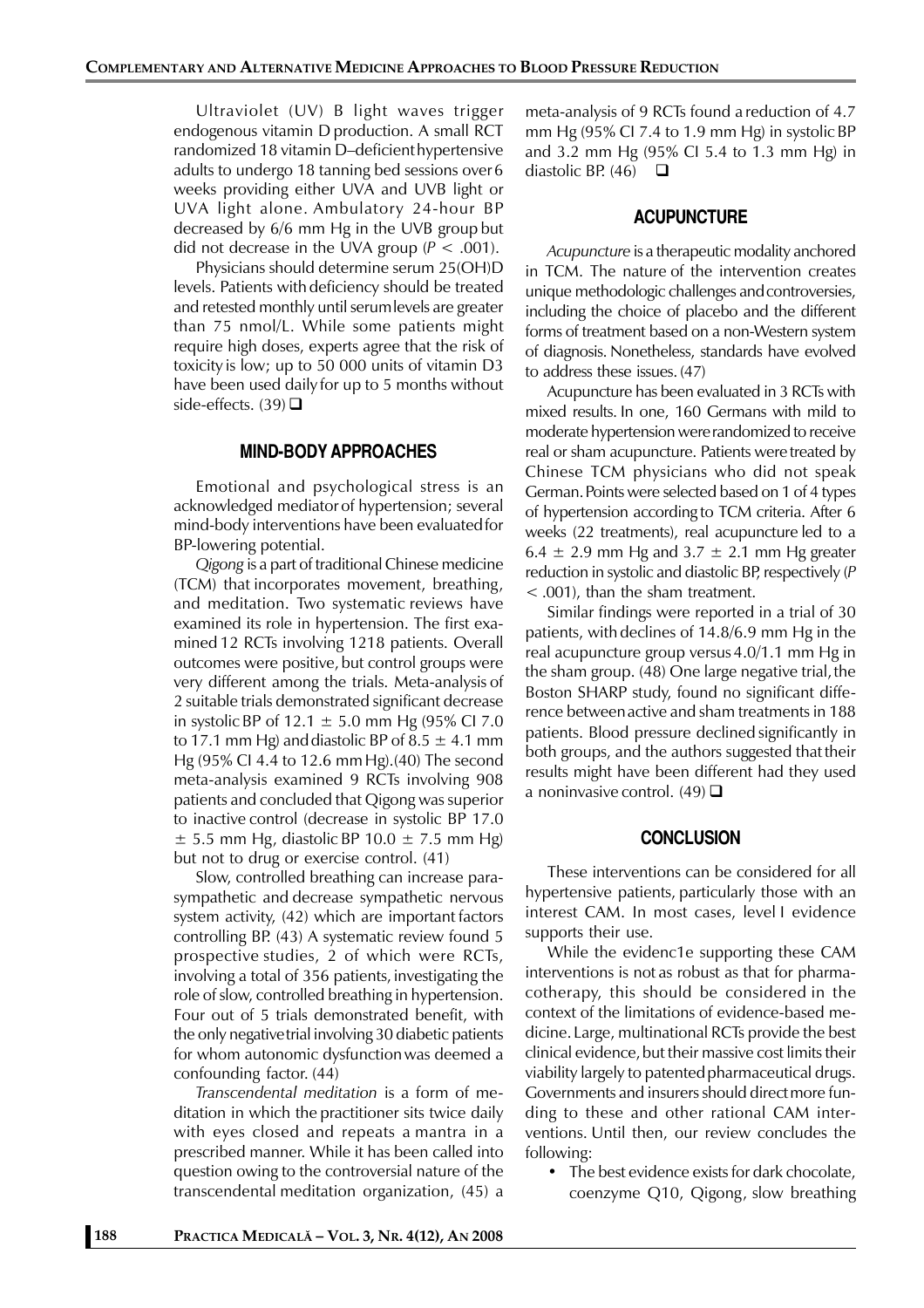techniques, and meditation. All are supported by systematic reviews. The largest BP reduction was seen with use of coenzyme Q10.

- Two RCTs support BP reduction by treating vitamin D deficiency using UVB light or supplementation. Serum vitamin D levels have also been associated with risk of cardiovascular events in large prospective cohort studies and short-term supplementation reduced BP in 1 randomized trial.
- Two small trials support the use of melatonin, but other studies suggest caution when combining it with calcium-channel blockers or b-blockers.
- The evidence from 3 acupuncture trials is mixed, but this might be related to some therapeutic effect of the placebo chosen in the 1 negative trial.
- Dark chocolate was effective in a metaanalysis of 5 RCTs. Increased consumption was associated with significantly reduced

risk of cardiovascular events and all-cause mortality in 1 prospective cohort study.  $\Box$ 

## **EDITOR'S KEY POINTS**

- Complementary and alternative (CAM) therapies are becoming increasingly popular among patients. Do CAM therapies have any place in the treatment of common health conditions, such as hypertension?
- Level I evidence for use in hypertension exists for dark chocolate, coenzyme Q10, Qigong, slow breathing techniques, and meditation. The author concludesthat these interventions can be considered for use in patients with hypertension, particularly in those with an interest in CAM therapies.
- It should be noted, however, that the studies looked mainly at the effects of these therapies on intermediate end points, such as blood pressure lowering, rather than on cardiovascular outcomes, such as cardiac events or death.

$$
\bullet
$$

# **REFERENCES**

- **1. Yusuf S, Hawken S, Ounpuu S, Dans T, Avezum A, Lanas F, et al** – Effect of potentially modifiable risk factors associated with myocardial infarction in 52 countries (the INTERHEART study): case-control study. *Lancet* 2004;364(9438):937–52.
- **2. Chobanian AV, Bakris GL, Black HR, Cushman WC, Green LA, Izzo JL Jr, et al** – Seventh report of the Joint National Committee on Prevention, Detection, Evaluation and Treatment of High Blood Pressure. *Hypertension* 2003;42(6):1206– 52. Epub 2003 Dec 1.
- **3. Whelton PK, He J, Appel LJ, Cutler JA, Havas S, Kotchen TA, et al** – Primary prevention of hypertension: clinical and public health advisory from the National High Blood Pressure Education Program. *JAMA* 2002;288(15):1882–8.
- **4. Eisenberg DM, Kessler RC, Foster C, Norlock FE, Calkins DR, Delbanco TL** – Unconventional medicine in the United States. Prevalence, costs, and patterns of use. *N Engl J Med* 1993;328(4):246–52.
- **5. McFarland B, Bigelow D, Zani B, Newsom J, Kaplan M** – Complementary and alternative medicine use in Canada and

the United States. *Am J Public Health* 2002;92(10):1616–8.

- **6. Barnes P, Powell-Griner E, McFann K, Nahin R** – Complementary and alternative medicine use among adults: United States, 2002. *Adv Data* 2004;(343):1–19.
- **7. Hollenberg NK, Schmitz H, Macdonald I, Poulter N** – Cocoa, flavanols and cardiovascular risk. *Br J Cardiol* 2004;11(5):379–86.
- **8. Buijsse B, Feskens EJM, Kok FJ, Kromhout D** – Cocoa intake, blood pressure, and cardiovascular mortality: the Zutphen Elderly Study. *Arch Intern Med* 2006;166(4):411–7.
- **9. Taubert D, Roesen R, Schomig E** Effect of cocoa and tea intake on blood pressure. *Arch Intern Med* 2007;167(7):626–34.
- **10. Taubert D, Roesen R, Lehmann C, Jung N, Schomig E** – Effects of low habitual cocoa intake on blood pressure and bioactive nitric oxide. *JAMA* 2007;298(1):49–60.
- **11. Foster MW, Pawloski JR, Singel DJ, Stamler JS** – Role of circulating Snitrosothiols in control of blood pressure.

*Hypertension* 2005;45(1):15–7. Epub 2004 Nov 22.

- **12. Engler MB, Engler MM, Chen CY, Malloy MJ, Browne A, Chiu EY, et al** – Flavonoid-rich dark chocolate improves endothelial function and increases plasma epicatechin concentration in healthy adults. *J Am Coll Nutr* 2004;23(3):197–204.
- **13. Balzer J, Rassaf T, Heiss C, Kleinbongard P, Lauer T, Merx M, et al** – Sustained benefits in vascular function through flavanol-containing cocoa in medicated diabetic patients: a doublemasked, randomized, controlled trial. *J Am Coll Cardiol* 2008;51(22):2141–9.
- **14. Overvad K, Diamant B, Holm L, Holmer G, Mortensen SA, Stender S** – Coenzyme Q10 in health and disease. *Eur J Clin Nutr* 1999;53(10):764–70.
- **15. Sugiyama S, Kitazawa M, Ozawa T, Suzuki K, Izawa Y** – Anti-oxidative effect of coenzyme Q10. *Experentia* 1980;36(8):1002–3.
- **16. Bonakdar A, Guarnieri E** Coenzyme Q10. *Am Fam Physician* 2005;72(6):1065–70. **17. Jula A, Marniemi J, Huupponen R, Virtanen A, Rastas M, Ronnemaa T** –